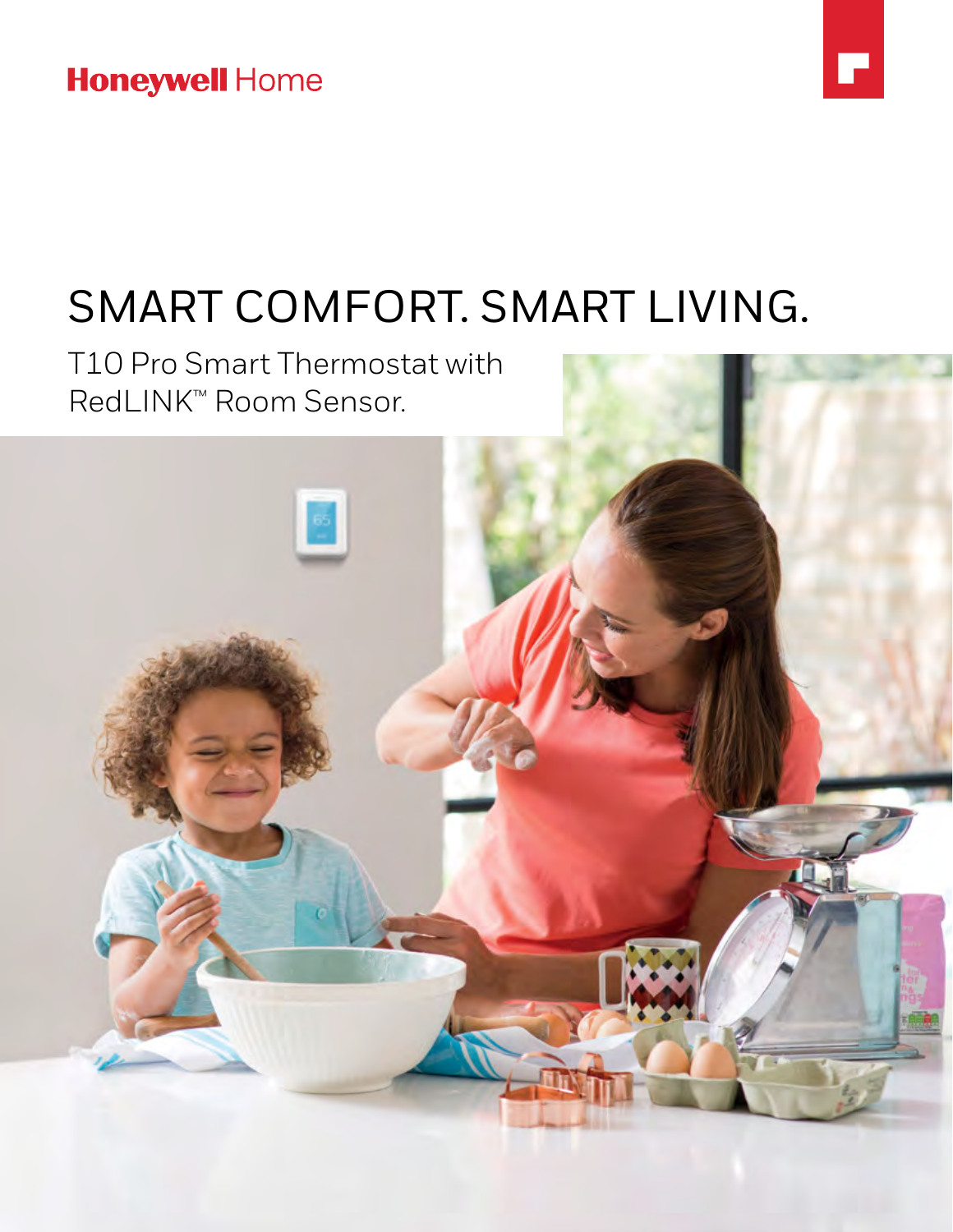When it comes to indoor comfort, temperature is one of the biggest homeowner complaints. With the T10 Pro Smart Thermostat and RedLINK™ Room Sensors, you can prioritize comfort in different rooms at different times – like living areas during the day and in bedrooms at night. So everyone's comfortable when it counts.

## Welcome to JUST RIGHT

The T10 Pro Smart Thermostat with RedLINK™ Room Sensor helps prioritize the temperature of multiple rooms, creating a more comfortable home for you and your family. With a sensor in the rooms that matter most, like the kitchen, living room and bedrooms, you can experience truly smart comfort control.



### **Prioritize multiple rooms at once.**

Define a desired temperature and select specific rooms you want to prioritize or choose to prioritize based on motion in active rooms.\*



#### **Schedule your comfort, your way.** Make your own schedule in the app or on

the thermostat, or allow each sensor's motion-detection technology to shift priority automatically as you move around the house.



### **Comfort at home. Savings when away.** The geofencing feature in the Honeywell Home app allows the T10 Pro Smart Thermostat

to know when you're coming and going to automatically optimize comfort and savings.

\*Motion detection does not change programmed setpoints.

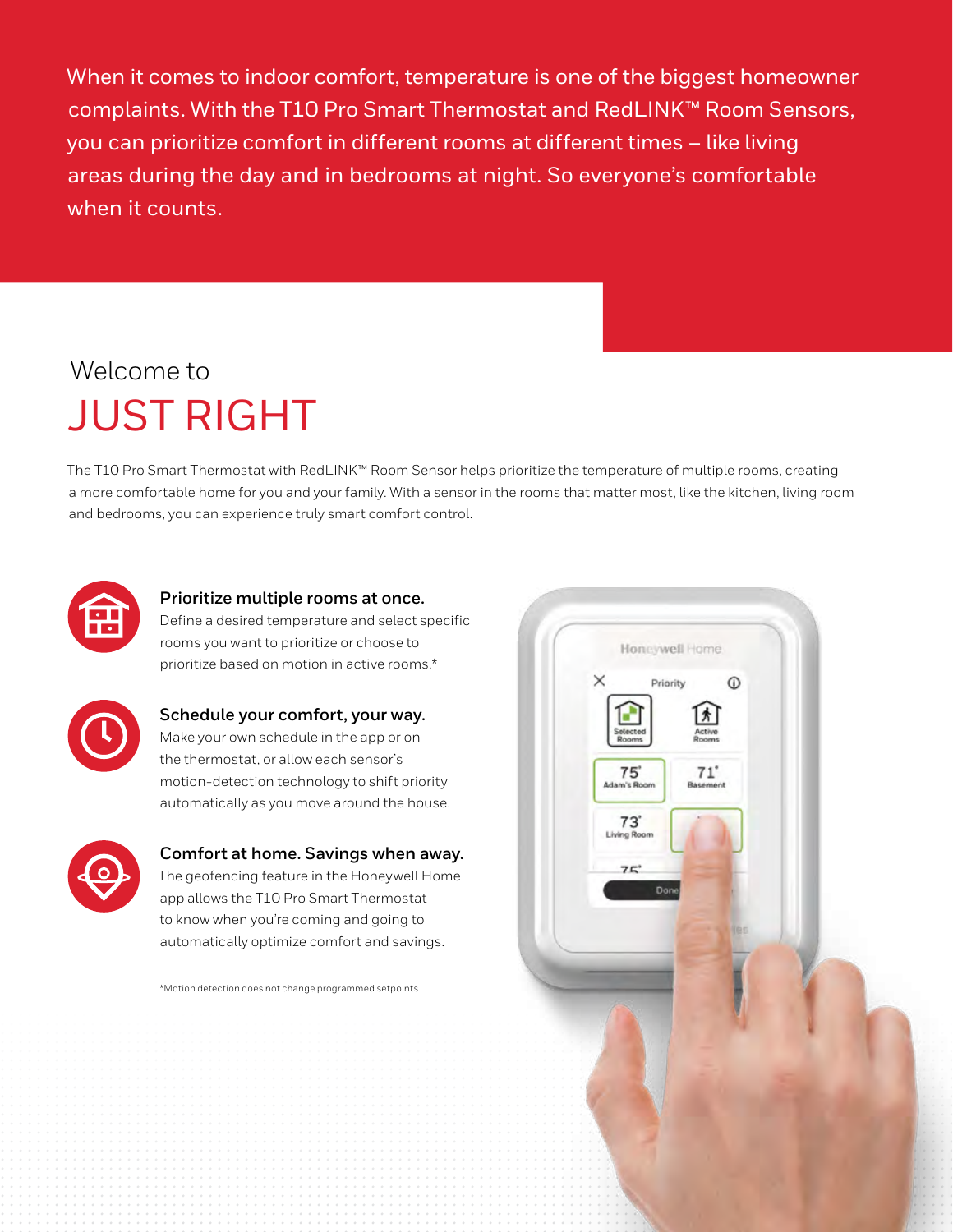## A day in the life of the T10 PRO SMART THERMOSTAT



The minute your family starts waking up, the T10 Pro Smart Thermostat begins to make the bedrooms more comfortable, helping everyone prepare for the day.



As everyone leaves their bedrooms and moves to the kitchen and living room, the RedLINK™ Room Sensors take notice and make sure comfort follows.

## **2:00pm**

While you go about your day, you can check on your home at any time using the Honeywell Home app. If your home gets too hot or too cold, you'll get an alert.



With geofencing, the T10 Pro Smart Thermostat knows when you're headed home and can automatically make the home comfortable by the time you get there.

## $\overline{\text{C}}^{\star}$ 10:00pm

As everyone settles in for the night, the T10 Pro Smart Thermostat shifts focus to the rooms you've prioritized for optimal comfort.



*Look for the Honeywell Home app on your app store to create and edit schedules, prioritize rooms and see smart alerts throughout your day.*

### Seamless smart home integration

The T10 Pro Smart Thermostat also works with several smart home partners, including Amazon Alexa, Google Assistant and more – so you can manage home comfort using voice commands or from a single app.